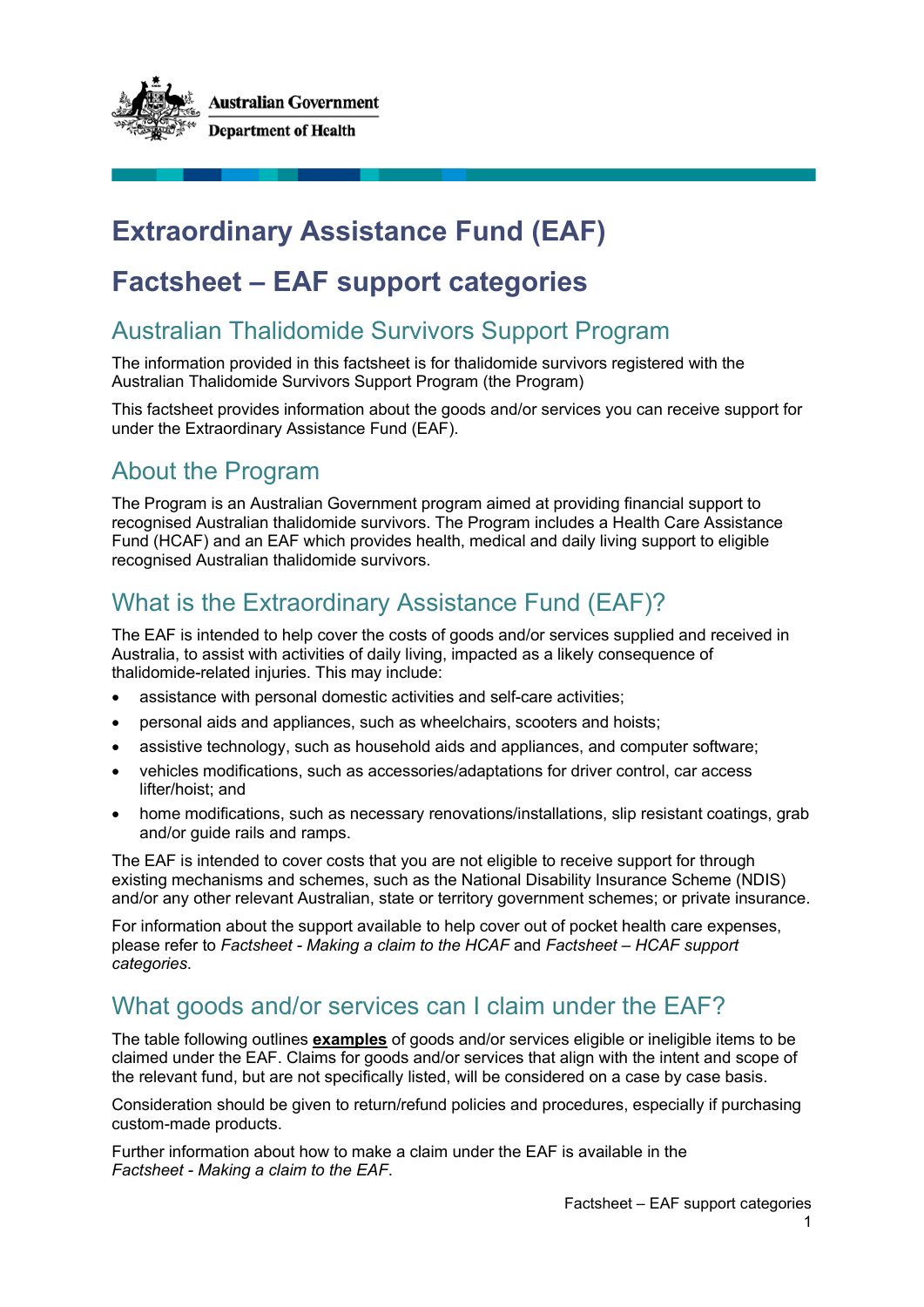

| Table 1: EAF support categories |  |  |
|---------------------------------|--|--|
|---------------------------------|--|--|

| <b>EAF Category</b>                                                                          | <b>ELIGIBLE</b> goods and/or services* - examples                                                                                                                                                                                                                                                                                                                                                                                       |
|----------------------------------------------------------------------------------------------|-----------------------------------------------------------------------------------------------------------------------------------------------------------------------------------------------------------------------------------------------------------------------------------------------------------------------------------------------------------------------------------------------------------------------------------------|
| Assistance with daily living -<br>Service and support                                        | Assistance with personal domestic activities<br>House and/or yard maintenance<br>House cleaning and other household activities<br>Assistance with the cost of preparation and delivery of<br>meals<br>Assistance with self-care activities<br>Registered assistance animal                                                                                                                                                              |
| Assistive Technology -<br>Household aids and appliances<br>- Toileting and hygiene           | Toilet attachments and accessories - Seat and/or toilet<br>raiser / toileting bidet<br><b>Bathing support</b><br>Shower commode                                                                                                                                                                                                                                                                                                         |
| Assistive Technology -<br>Household aids and appliances<br>- Furniture and mobility devices  | Bed furniture: Over-bed table or support<br>Specialised seating with sit-stand assistance<br>Electric / manual beds                                                                                                                                                                                                                                                                                                                     |
| Assistive Technology -<br>Assistive products for<br>household tasks                          | Adapted or assistive devices for phone/tablets/personal<br>computers<br>Access / alarms / clocks / programmable memory<br>Purchase or adaptation of general household items (e.g.<br>appliances and/or furniture) required to better<br>accommodate daily living and disability requirements, in<br>special circumstances (refer to EAF and HCAF -<br>Program Guidelines, Part 6. Additional claiming<br>guidance for complex services) |
| Assistive Technology -<br>Personal aids and appliances -<br>Mobility (including accessories) | Walking supports - Sticks / canes / crutches<br>Walking frame or walker<br>Rollator and wheeled walkers<br>Wheelchairs, including motorised<br><b>Scooters</b><br>Hoists                                                                                                                                                                                                                                                                |
| Assistive Technology -<br>Personal aids and appliances                                       | Postural aids and appliances<br>Pressure reduction aids<br><b>Clothing alterations</b>                                                                                                                                                                                                                                                                                                                                                  |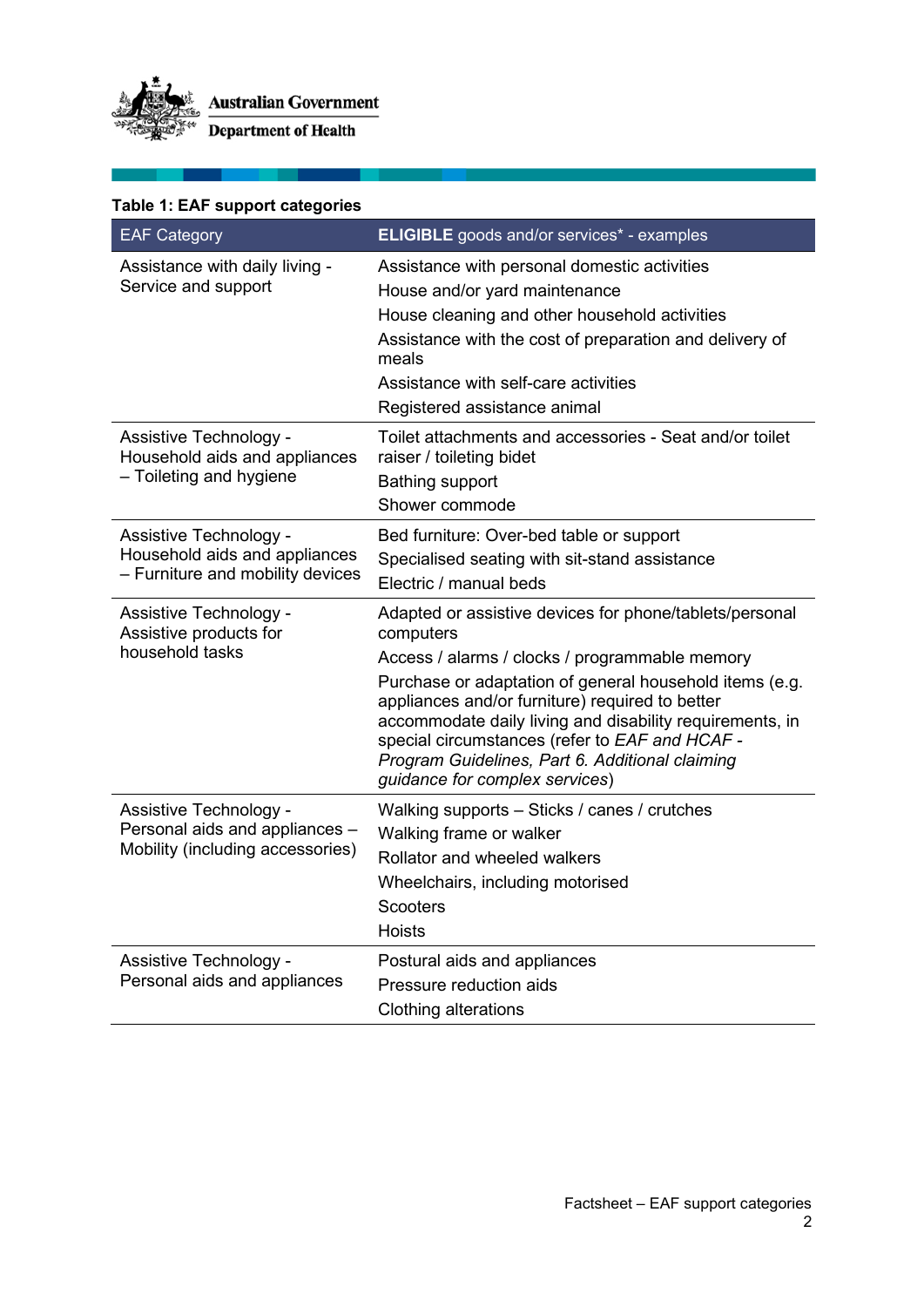

**Australian Government** 

**Department of Health** 

| <b>EAF Category</b>                                                                            | <b>ELIGIBLE</b> goods and/or services* - examples                                                                                                                                                                                                                |  |
|------------------------------------------------------------------------------------------------|------------------------------------------------------------------------------------------------------------------------------------------------------------------------------------------------------------------------------------------------------------------|--|
| Assistive Technology -<br>Personal aids and appliances -<br>Communication and<br>accessibility | Mobile phone with voice output and text enlargement<br>Adapted landline telephone<br>Hearing devices and accessories<br>Vision devices and accessories<br>Head pointer<br>Note-taking / braille / tactile displays<br>Personal reader - Speech and visual output |  |
| <b>Assistive Technology - Safety</b><br>devices                                                | Adapted smoke detector<br>Vibrating doorbells<br>Personal safety alarms, including fall detection devices                                                                                                                                                        |  |
| <b>Home Modifications - Access</b><br>and safety                                               | Slip resistance coating<br>Grab and/or guide rails<br>Ramps<br>Widening doorways<br>Stair climber or stair / platform lift<br>Elevator<br>Structural modifications to improve safety and access to<br>frequently used areas                                      |  |
| Home Modifications - Adaptive<br>fixtures                                                      | Switches / taps                                                                                                                                                                                                                                                  |  |
| Vehicle modifications                                                                          | Accessories / adaptions for driver control (e.g. steering /<br>braking / accelerator)<br>Vehicle hoist - wheelchair (driver / passenger)<br>Wheelchair carrier / trailer                                                                                         |  |
| <b>Respite Care</b>                                                                            | Short term respite care for survivors, for example, during<br>events such as:<br>death of a primary carer;<br>$\Omega$<br>major illness of a primary carer; and<br>$\circ$<br>urgent situations where usual care is unable<br>$\circ$<br>to be provided.         |  |

*\* Any associated delivery, set up, training, repairs and/or maintenance costs would also be covered.*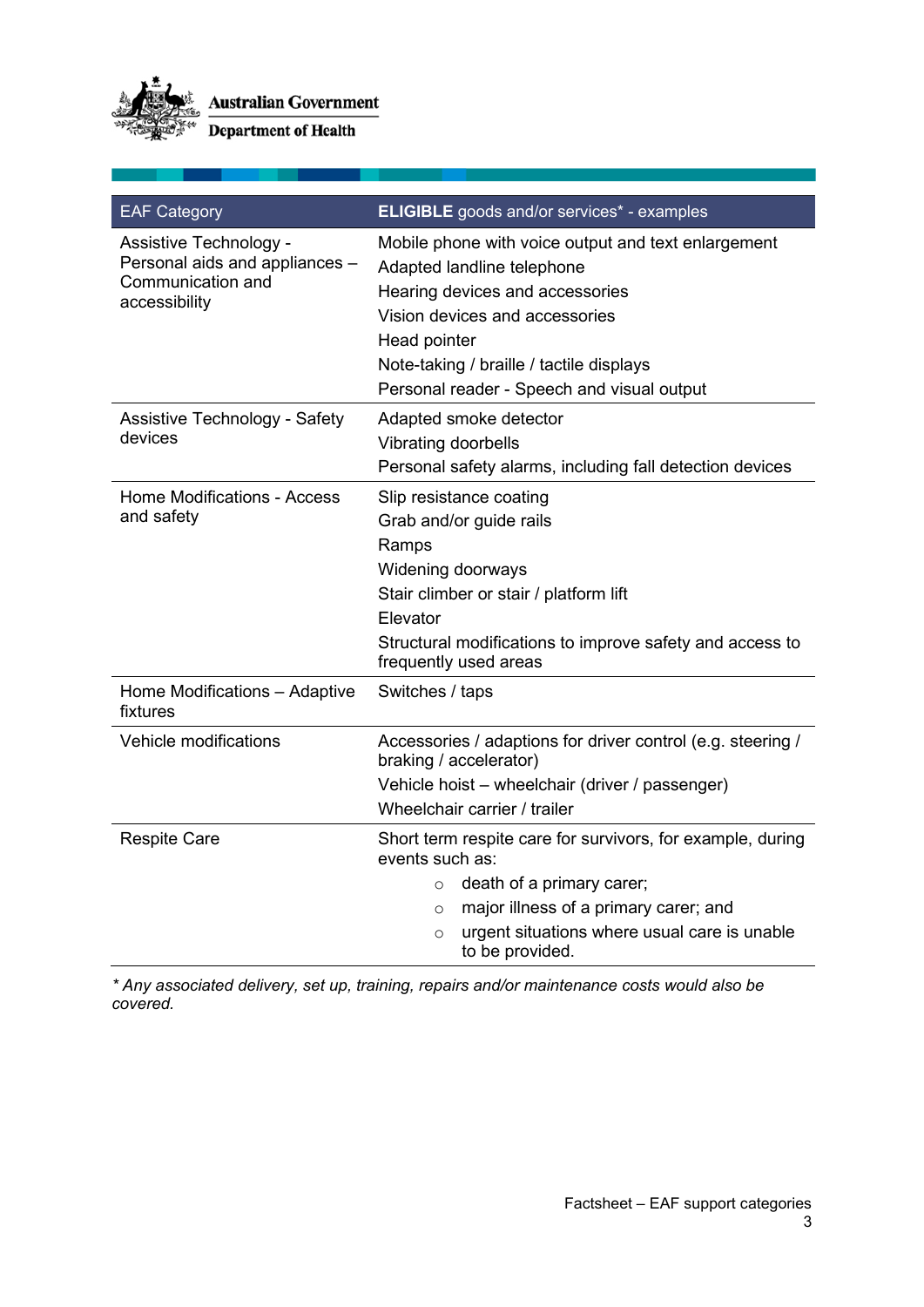

#### **INELIGIBLE** goods and/or services - examples

Any goods or services required, but not as a result of a survivor's thalidomide-related injuries – for example; general household furniture and appliances.

**Note** - Please refer to *EAF and HCAF Program Guidelines, Part 6. Additional guidance for complex services* for further information about purchasing or adapting general household items (e.g. furniture and/or appliances) required as a likely result of thalidomide-related injuries.

Support already received through the NDIS, and/or any other relevant Australian, state or territory government schemes; or private insurance.

Vehicle modifications that are not required as a result of thalidomide-related injuries, including accessories such as roof racks.

Home and building modifications that are not required as a result of thalidomide-related injuries.

Solar panels.

Swimming pools, spas or saunas.

Travel and accommodation costs.

Home or vehicle modifications that have already been claimed within a 5 year period.

Expenses that are not considered reasonable or cost effective – for example, high end bathroom/kitchen finishings.

Any goods and/or services supplied or received outside Australia.

## EAF – Further information

The *Extraordinary Assistance Fund (EAF) and Health Care Assistance Fund (HCAF) - Program Guidelines* provide further information about:

- eligibility to the EAF;
- making a claim under the EAF:
- the requirements for pre-approval of an EAF claim;
- supporting documentation; and
- the goods and/or services eligible to be claimed under the EAF, including guidance for complex claims (such as home and vehicle modifications).

# How can I get more information?

## Thalidomide Support Service

For queries about the EAF or the HCAF, including eligible support categories, or general queries concerning the Program, you can contact the Thalidomide Support Service by calling 1800 643 787 or via email at thalidomide.support@benevolent.org.au.

For further information about the Thalidomide Support Service, please visit the Thalidomide Support Service website at: www.benevolent.org.au/thalidomidesupportservice.